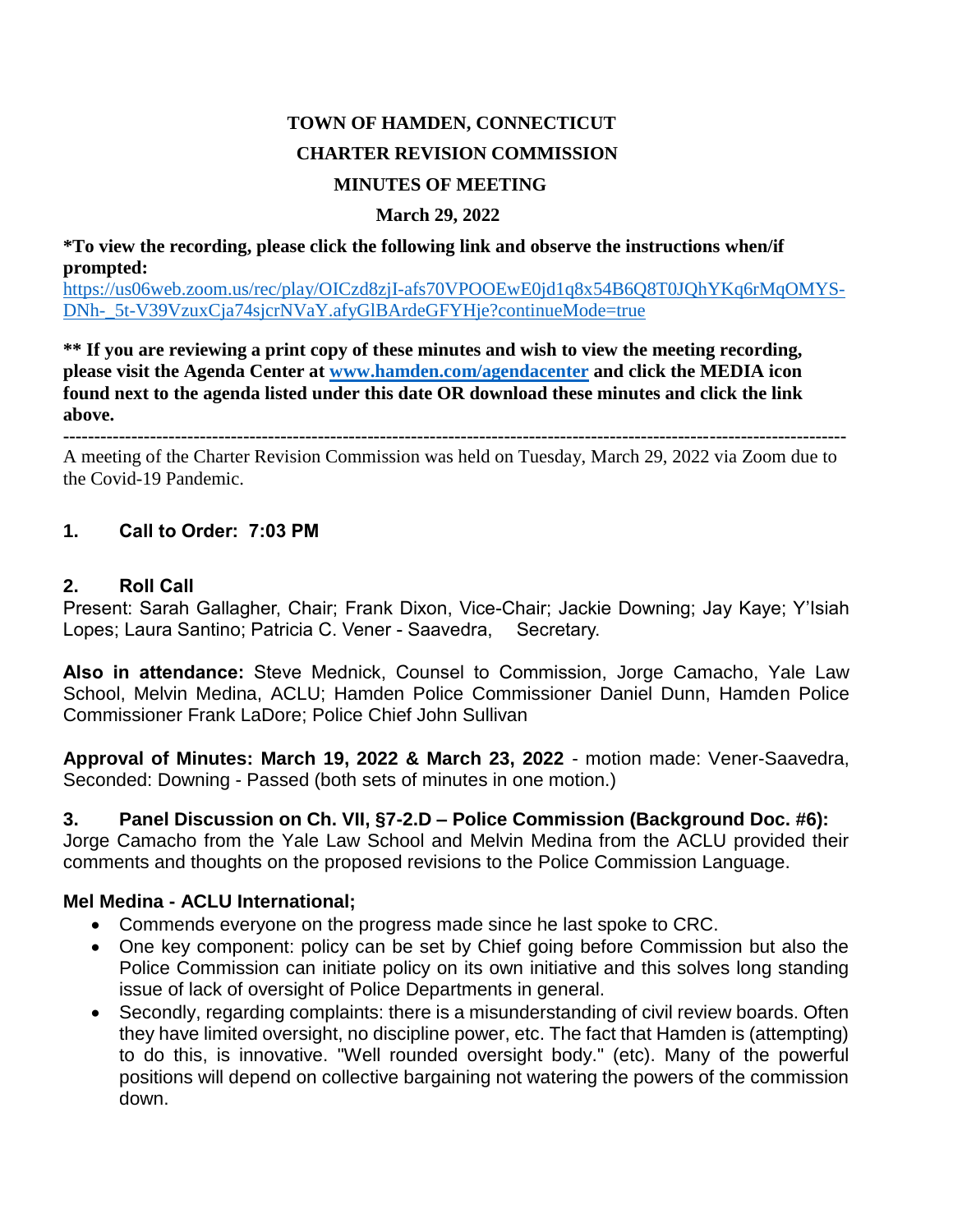• Public advocacy on behalf of the Police Commission's oversight role is necessary to ensure future contracts keep in mind what Hamden wants to do.

#### **Jorge Camacho - Yale Law School**

- Exceptionally strong proposal but any proposal can be well fitting for any community but it's not one-size-fits-all. CRC needs to consider "does this proposal fit our needs." Will both police and residents believe that the CRC is taking their needs/desires seriously?
- People need to understand what the police commission has power to do and what they don't have power to do.
- People need to be given opportunities to understand the processes of this commission.

Mednick - Proposed (future) commission will be comprised of 9 members one from each of the LC districts of the whole town.

#### **Questions:**

LaDore – With regard to the new geographic commission membership - what's the timeline?

Mednick - There will be a need to expand but not until the next election cycle.

LaDore - What about election vs appointment of commissioners?

- Gallagher The Commission has not addressed this yet.
- Mednick state statute for communities without a charter requires they must be elected. Else appointing the commission members is fine.

Gallagher asks panelists about best practice in elected versus appointed

- Camacho hasn't had much experience with elected commissions. Some appointed ones can have a sense of patronage which can undermine trust.
- Medina you have to know the market. Sometimes it depends on how many people want to actually run for office - whatever the office. They would have to fundraise and so forth. But sometimes elections are seen as more transparent. Appointments, however, can be made by Mayor and LC. Also given Hamden's commissioners serve only a 3 year term eases some of these fears. Elections would not take expertise into consideration.

Dunn wonders about the legal responsiveness of requests by commissioners.

- Medina There are open records law that exists in CT but it's not fast. If your request is urgent you may need to go to Mayor.
- Camacho sometimes if there is a single entrance for all complaints then that complaint gets sent to more than one place and it can get complex.
- Medina transparency is key. "Open Records request" It's to a police department's advantage to make this process easy to track. Lack of transparency breeds bad will.
- LaDore One request was for a lot of info that may not be readily available because of staffing issues.

Enforcement Powers by Charter

 Medina - let's say there's a complaints then the CBA is where enforcement and investigations are handled. Standards outline a grievance process. 95 different ones in CT. Complaint initiates investigation then Chief has some power but then it goes to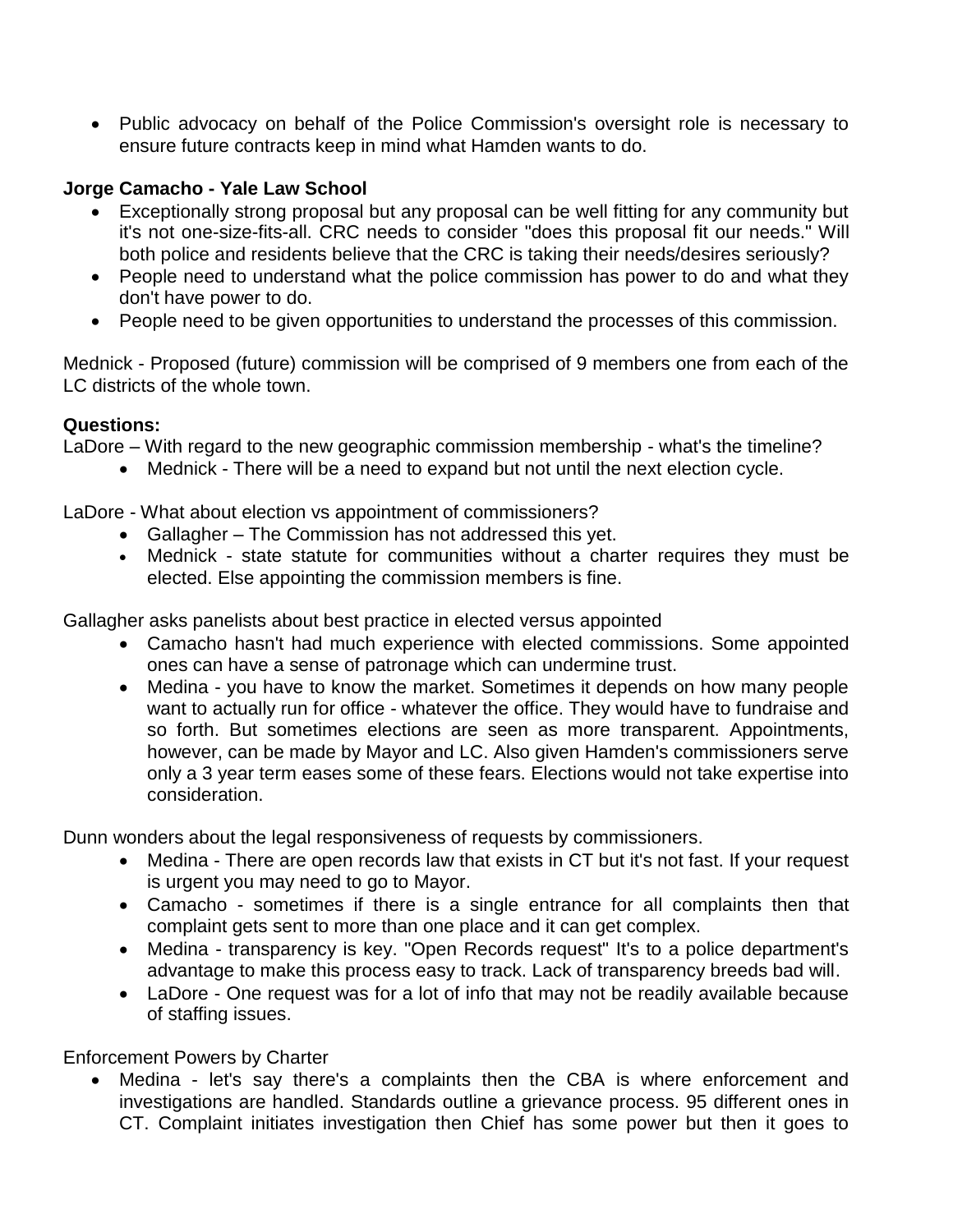separate process sometimes goes to other processes, then maybe a grievance process which can end up at state level. Mednick - right now we have aligned with CBA except on appeals. Hopefully bargaining can address needs

- Kave Not keen on using the charter to influence bargaining agreements. In this revision "citizen of the town" was replaced with "civilian" Why? Does this mean any civilian not necessarily from town.
- Mednick Any civilian should be able to register a complaint. There are no grounds for a civilian to appeal on anything. Kaye is concerned that police union may protest the charter.
- Dunn Would it be possible to insure co-location of complaints in multiple sites to be more easily inspected?
- Medina thinks it's a good idea. A state law passed a few years ago that allows for that. Also allows for anonymous complaints. Tech makes it easier. Worth discussing with IT dept. Good governance is the goal.

### **Comments from HPD**

- Chief Sullivan, Hamden PD Main concern was language that is contrary to collective bargaining Someone said they were changing the charter to change the union agreement and Union would have issues with that. Says they want to be transparent. Mentions Dunn's requests and they are complex to get out. 2024 is when collective bargaining agreement is up. We do want to be transparent but there are complaints that are sensitive - eg, investigating an officer without their knowledge.
- Mednick there's nothing in the draft of the charter that's different from what was in it last year. Only changed things to match CBA. The only other thing (civilain complaints) that would have to be changed via bargaining first. CRC is not bargaining through the charter.
- Kaye that was his point, that everyone understands that things are not misinterpreted. Residents and cops need to trust each other (wrt reviews and complaints). Could chief weigh in on re: expanding commission to 9?
- Sullivan believes it's fine to have the 9 members. He doesn't care how they are chosen.
- LaDore Too many people mean it's harder to get things done. Can we consider geographic diversity as "north, central, south" rather than legislative districts.
- Sullivan offers to explain the disciplinary process to individuals.

**4. Public Testimony:** There were 2 written comments which can be read here: <https://www.hamden.com/DocumentCenter/View/5625/03-29-2022>

• Sarah Clark - Addendum to letter - impressed with how many mentions of how important public input is.

## **Public Comments for CRC can be sent to: [CRC2022@hamden.com](mailto:CRC2022@hamden.com)**

## **5. CRC Discussion/Action on Chapter VII – Other Boards and Comm. (Background Doc. #5)**

(Background Doc. #5)